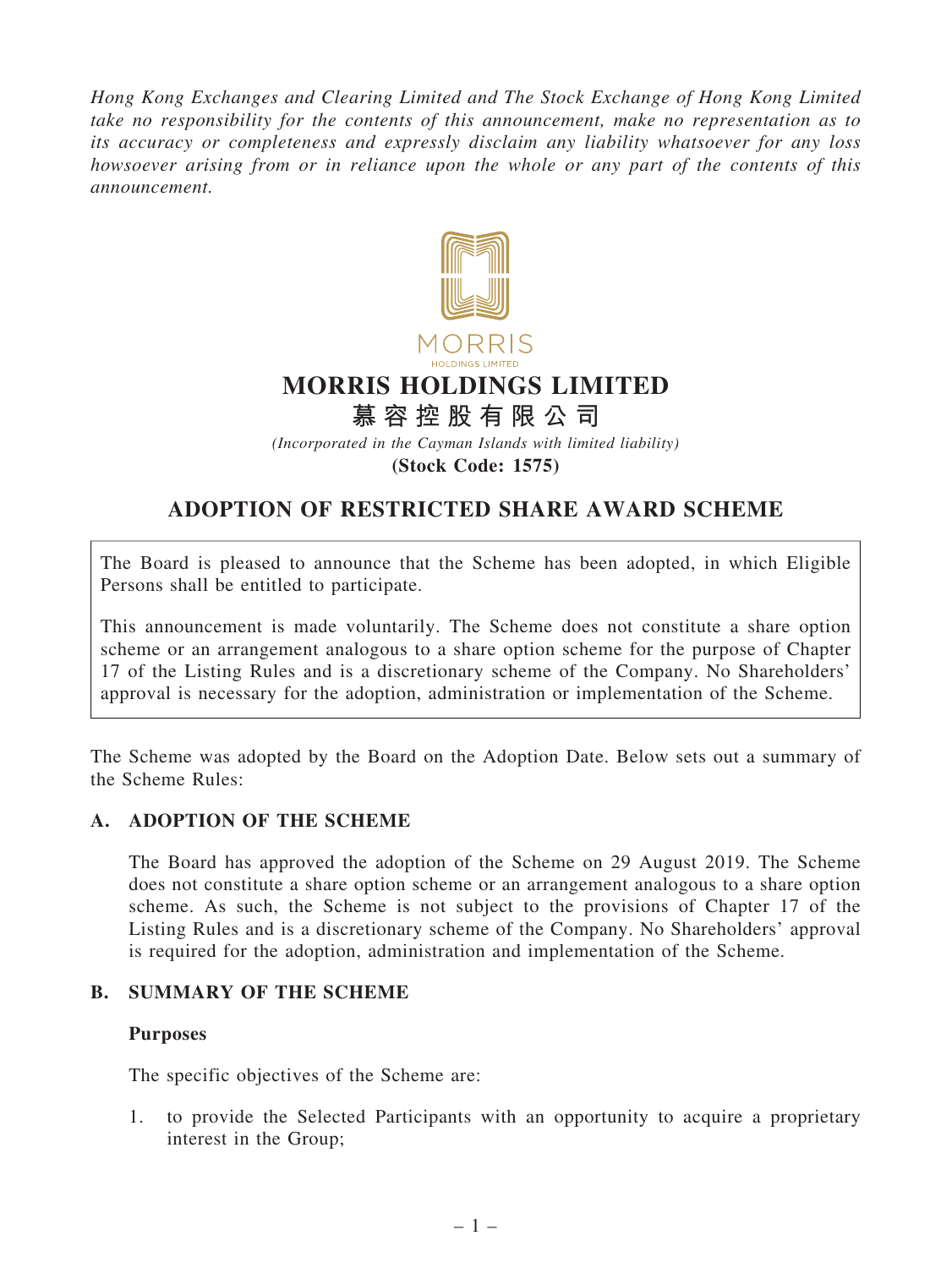- 2. to encourage and retain such individuals to work with the Group;
- 3. to provide additional incentive for Selected Participants to achieve performance goals with a view to achieve the objectives of increasing the value of the Group; and
- 4. to align the interests of the Selected Participants directly to the Shareholders through ownership of Shares, dividends and other distributions paid on Shares and/ or the increase in the value of the Shares.

## Administration

The Scheme shall be subject to the administration of the Board in accordance with the Scheme Rules and, where applicable, the Trust Deed.

#### Duration

Subject to any early termination as contemplated under the Scheme, the Scheme shall be valid and effective for a term of 10 years commencing on the Adoption Date.

#### Scheme limit

The Board will not make any further grant of Award which will result in the aggregate number of Shares underlying all grants made pursuant to the Scheme (excluding Award Shares that have been forfeited in accordance with the Scheme) to exceed 9.9% of the total number of issued Shares as at the Adoption Date without approval by a Board resolution.

The maximum number of Award Shares which may be awarded to a Selected Participants under the Scheme in aggregate shall not exceed 5.0% of the total number of issued Shares as at the date of the adoption of the Scheme.

Save as above, prescribed under the Scheme Rules or as otherwise restricted by the Listing Rules, there shall be no other limit on the total number of non-vested Award Shares that may be granted to a Selected Participant.

#### Transfer of funds to the Trustee

For the purposes of satisfying the grant of Awards, the Company shall, as soon as reasonably practicable and no later than 30 Business Days from the date on which the grant of an Award is made to a Selected Participant, transfer to the Trust the necessary funds and instruct the Trustee to acquire Shares through on-market or off-market transactions at the prevailing market price. No new Shares will be issued by the Company pursuant to the Scheme.

#### Participants for the Scheme

The Board may, from time to time, select any Eligible Person to be a Selected Participant during the Award Period.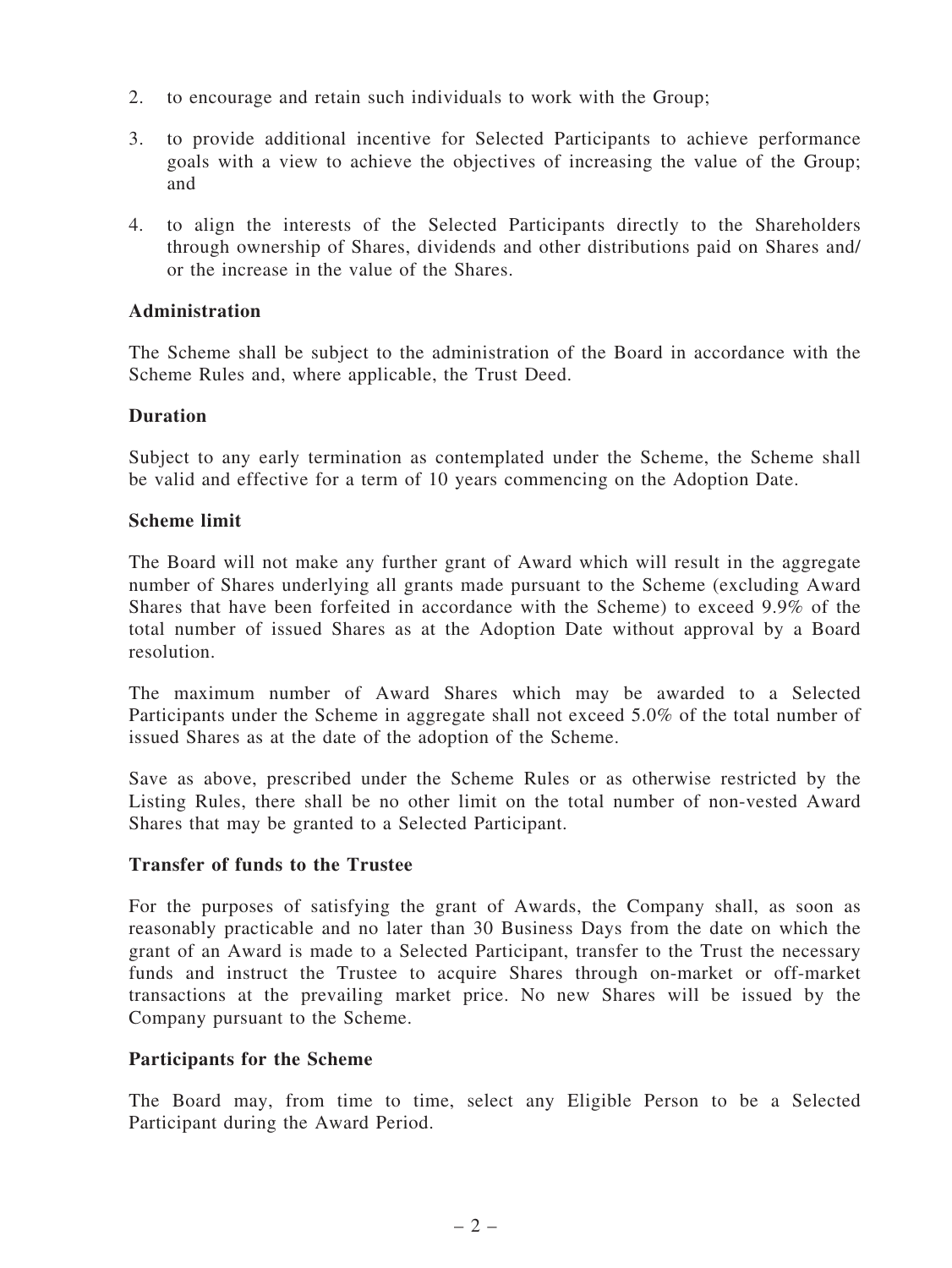# Vesting of Award Shares

The Board or the committee of the Board or person(s) to which the Board delegated its authority may, from time to time, while the Scheme is in force and subject to all applicable laws, determine such vesting criteria and conditions or periods for the Award to be vested pursuant to the Scheme.

# Interest in the assets of the Trust

A Selected Participant shall have only a contingent interest in the Award subject to the vesting of such Award in accordance with the Scheme Rules. Neither the Selected Participants nor the Trustee may exercise any voting rights in respect of any Award Shares that have not yet been vested.

# **Restrictions**

No Award shall be made to Selected Participants and no directions or recommendation shall be given to the Trustee with respect to a grant of an Award under the Scheme:

- 1. where any Director is in possession of unpublished inside information in relation to the Company or where dealings by Directors are prohibited under any code or requirement of the Listing Rules or any applicable laws, rules or regulations;
- 2. during the period of 60 days immediately preceding the publication date of the annual results of the Company or, if shorter, the period from the end of the relevant financial year up to the publication date of the results of the Company; and
- 3. during the period of 30 days immediately preceding the publication date of the half-year results or quarterly results (if any) of the Company or, if shorter, the period from the end of the relevant half-year or three-month period up to the publication date of such results.

# Transferability and other rights to award Shares

Unless otherwise approved by the Board, any Award granted pursuant to the Scheme but not yet vested shall be personal to the Selected Participant to whom it is made and shall not be assignable or transferable, and unless otherwise approved by the Board, no Selected Participant shall in any way sell, transfer, charge, mortgage, encumber or create any interest in favour of any other person over or in relation to any Award, or enter into any agreement to do so.

# Cessation of employment and other events

Any outstanding Award Shares and Related Income not yet vested shall be immediately forfeited (unless the Board or its delegate(s) determines otherwise at their absolute discretion) under, inter alia, any of the following circumstances:

- 1. the event of any failure of the Selected Participants to remain as Eligible Persons prior to the vesting date set out in the Award Letter; or
- 2. in the event of the death of a Selected Participant.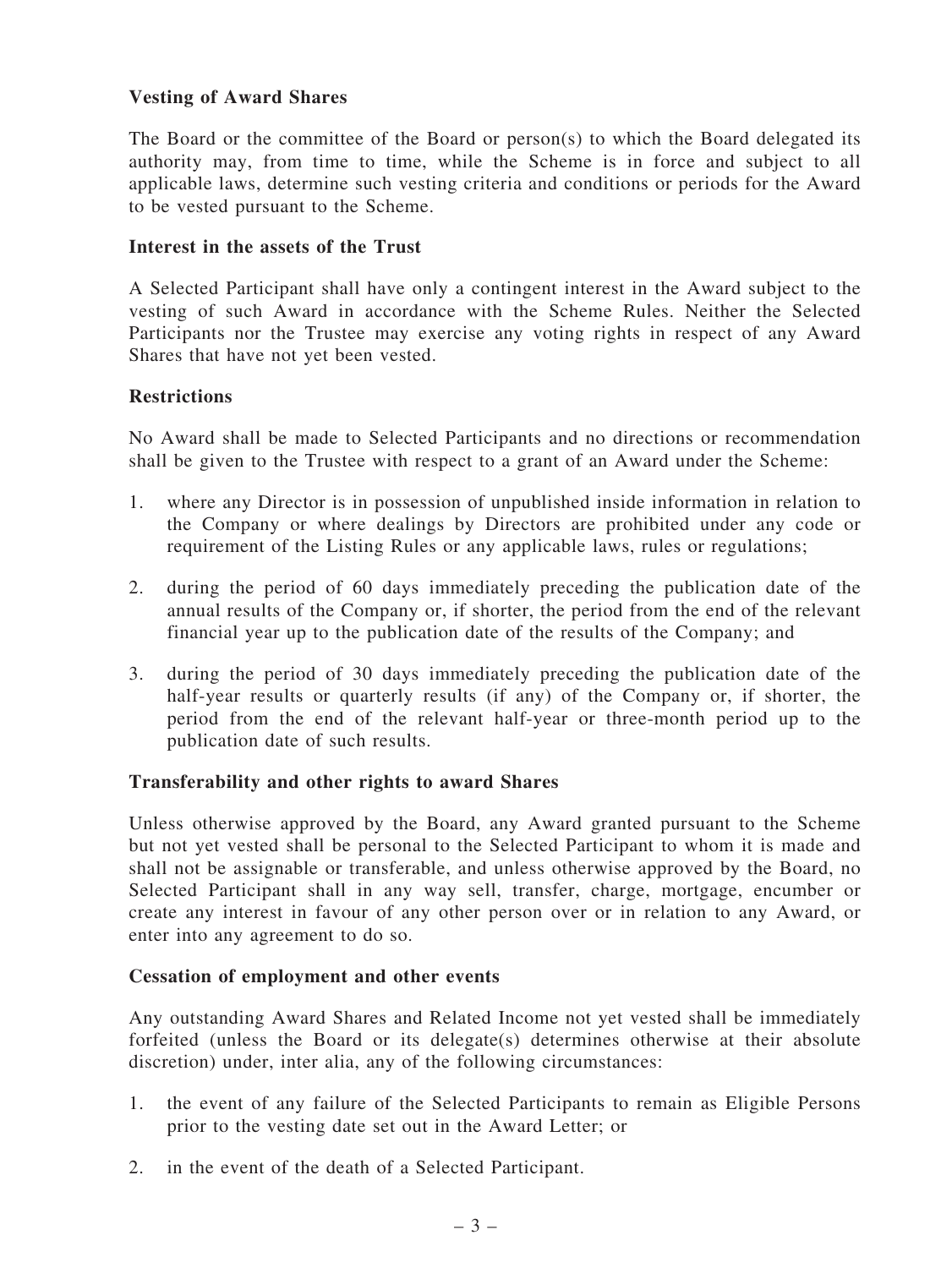The Company shall, from time to time, inform the Trustee in writing, the date in which such Selected Participant ceased to be an Eligible Person and any amendments to the terms and conditions of the Award in respect to such Selected Participant (including the number of Award Shares entitled).

# Alteration of the Scheme

The terms of the Scheme may be altered, amended or waived in any respect by a resolution of the Board, provided that such alteration, amendment or waiver shall (i) not affect any subsisting rights of any Selected Participants; and (ii) not contravene any Listing Rules, the articles of association of the Company as amended from time to time or any applicable laws, rules and regulations.

# **Termination**

The Scheme shall commence on the Adoption Date and terminate upon the earlier of (i) the end of the Award Period; or (ii) such date of early termination as determined by the Board. Upon termination, no further Awards will be granted.

# C. LISTING RULES IMPLICATIONS

The Scheme is not subject to the provisions of Chapter 17 of the Listing Rules.

Shares may be awarded to Eligible Persons, including Directors and/or other connected persons of the Group. If Shares are awarded to Directors and/or other connected persons of the Group, such award shall constitute connected transactions under Chapter 14A of the Listing Rules and the Company shall comply with the relevant requirements under the Listing Rules.

# D. DEFINITIONS

| "Adoption Date" | 29 August 2019, being the date on which the Scheme is<br>adopted by the Board;                                                                                                                                                                                                                                                                                                                                                                                                                                                                                                                                                                                                                                                                                                                                                                             |
|-----------------|------------------------------------------------------------------------------------------------------------------------------------------------------------------------------------------------------------------------------------------------------------------------------------------------------------------------------------------------------------------------------------------------------------------------------------------------------------------------------------------------------------------------------------------------------------------------------------------------------------------------------------------------------------------------------------------------------------------------------------------------------------------------------------------------------------------------------------------------------------|
| "Affiliate"     | means a company that directly, indirectly through one<br>or more intermediaries, controls or is controlled by, or<br>is under common control with, the Company and<br>includes any company which is (a) the holding<br>company of the Company; or (b) a subsidiary of<br>holding company of the Company; or (c) a subsidiary<br>of the Company or a company the results of which are<br>consolidated into those of the Company by way of<br>contractual arrangements entered into; or (d) a fellow<br>subsidiary of the Company; or (e) the controlling<br>shareholder of the Company; or (f) a company<br>controlled by the controlling shareholder; or (g) a<br>company controlled by the Company; or (h) an<br>associated company of the holding company of the<br>Company; or (i) associated company of the controlling<br>shareholder of the Company; |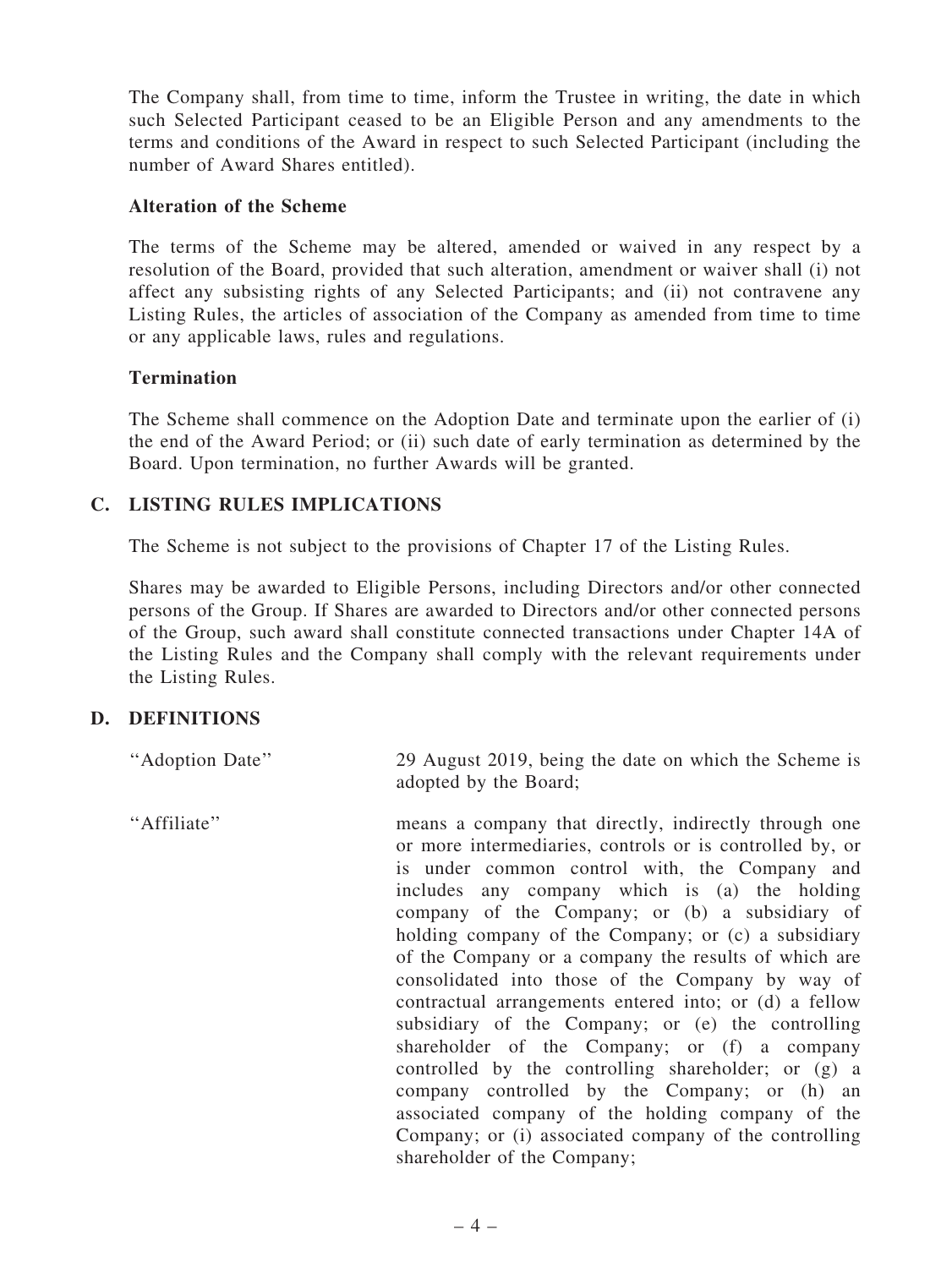| "Award"            | an award granted by the Board to a Selected Participant<br>in accordance with the terms of the Scheme Rules;                                                                                                                                                                                                                                                                                                                                                                                                                                                   |
|--------------------|----------------------------------------------------------------------------------------------------------------------------------------------------------------------------------------------------------------------------------------------------------------------------------------------------------------------------------------------------------------------------------------------------------------------------------------------------------------------------------------------------------------------------------------------------------------|
| "Award Letter"     | a letter issued by the Company to each Selected<br>Participant in such form as the Board or committee of<br>the Board or person(s) to which the Board has<br>delegated authority may from time to time determine,<br>specifying the Selected Participant's name, the manner<br>of acceptance of the Award(s), the last date for<br>acceptance by the Selected Participants, the number of<br>Award Shares underlying the Award, the vesting date,<br>the number of Award Shares underlying the Award and<br>such other details as they may consider necessary; |
| "Award Period"     | the period of ten (10) years commencing on the<br>Adoption Date;                                                                                                                                                                                                                                                                                                                                                                                                                                                                                               |
| "Award Shares"     | the Shares granted to a Selected Participant in an<br>Award;                                                                                                                                                                                                                                                                                                                                                                                                                                                                                                   |
| "Board"            | the Board of directors of the Company;                                                                                                                                                                                                                                                                                                                                                                                                                                                                                                                         |
| "Business Day"     | any day on which the Stock Exchange is open for the<br>business of dealing in securities;                                                                                                                                                                                                                                                                                                                                                                                                                                                                      |
| "Company"          | Morris Holdings Limited, a company incorporated in<br>the Cayman Islands with limited liability and the shares<br>of which are listed on the main board of the Stock<br>Exchange;                                                                                                                                                                                                                                                                                                                                                                              |
| "connected person" | shall have the meaning as set out in the Listing Rules;                                                                                                                                                                                                                                                                                                                                                                                                                                                                                                        |
| "Directors"        | the directors of the Company; and the expression of<br>"Director" means any of them;                                                                                                                                                                                                                                                                                                                                                                                                                                                                           |
| "Eligible Person"  | any individual, being an employee, director, officer,<br>consultant, agent, adviser or business partner of any<br>member of the Group or any Affiliate (including<br>nominees and/or trustees of any employee benefit trust<br>established for them) and any other person as<br>determined by the Board who the Board or its<br>delegate(s) considers, in their sole discretion, to have<br>contributed or will contribute to the Group;                                                                                                                       |
| "Group"            | the Company and its subsidiaries from time to time;                                                                                                                                                                                                                                                                                                                                                                                                                                                                                                            |
| "HK\$"             | Hong Kong dollars, the lawful currency of Hong Kong;                                                                                                                                                                                                                                                                                                                                                                                                                                                                                                           |
| "Hong Kong"        | the Hong Kong Special Administrative Region of the<br>People's Republic of China;                                                                                                                                                                                                                                                                                                                                                                                                                                                                              |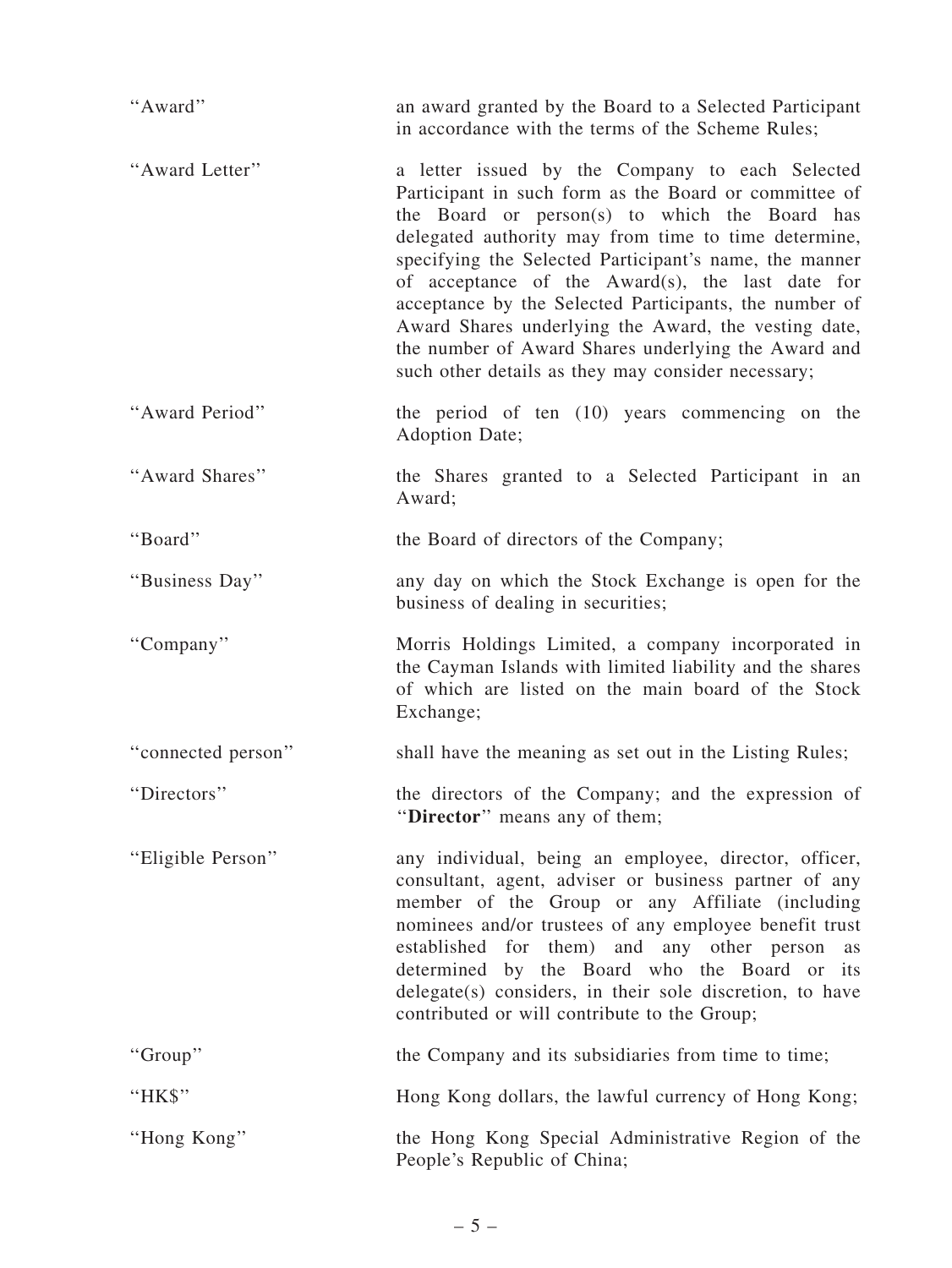| "Listing Rules"                   | the Rules Governing the Listing of Securities on the<br>Stock Exchange;                                                                                                                                                                                                                                                                                                                                                                                     |
|-----------------------------------|-------------------------------------------------------------------------------------------------------------------------------------------------------------------------------------------------------------------------------------------------------------------------------------------------------------------------------------------------------------------------------------------------------------------------------------------------------------|
| "off-market"                      | the acquisition of Shares through one or more<br>transactions in accordance with the Listing Rules and<br>any other applicable laws, rules and regulations, other<br>than through on-market transaction;                                                                                                                                                                                                                                                    |
| "on-market"                       | the acquisition of Shares through one<br>more<br>or<br>transactions through the facilities<br>of the<br>Stock<br>Exchange in accordance with the Listing Rules and any<br>other applicable laws rules and regulations;                                                                                                                                                                                                                                      |
| "Related Income"                  | all cash income derived from the Award Shares (i.e.,<br>cash dividends declared and paid on the Award Shares)<br>excluding any interest earned on such cash income and<br>held on Trust for the benefit of the Selected Participant;                                                                                                                                                                                                                        |
| "Scheme"                          | the restricted share award scheme adopted by the<br>Company in accordance with the Scheme Rules;                                                                                                                                                                                                                                                                                                                                                            |
| "Scheme Rules"                    | the rules relating to the Scheme as amended from time<br>to time;                                                                                                                                                                                                                                                                                                                                                                                           |
| "Selected Participant"            | any Eligible Person approved for participation in the<br>Scheme and who has been granted any Award pursuant<br>to the Scheme;                                                                                                                                                                                                                                                                                                                               |
| "Shareholders"                    | the shareholders of the Company                                                                                                                                                                                                                                                                                                                                                                                                                             |
| "Shares"                          | ordinary shares with a par value of US\$0.001 each in<br>the share capital of the Company, or, if there has been a<br>sub-division, consolidation, re-classification or re-<br>construction of the share capital of the Company,<br>shares forming part of the ordinary share capital of the<br>Company of such other nominal amount as shall result<br>sub-division,<br>from<br>such<br>consolidation,<br>any<br>re-<br>classification or re-construction; |
| "Stock Exchange"                  | The Stock Exchange of Hong Kong Limited;                                                                                                                                                                                                                                                                                                                                                                                                                    |
| "Subsidiary" or<br>"Subsidiaries" | any subsidiary (as the term is defined in the Listing<br>Rules) of the Company;                                                                                                                                                                                                                                                                                                                                                                             |
| "Trust"                           | the trust constituted by the Trust Deed to service the<br>Scheme;                                                                                                                                                                                                                                                                                                                                                                                           |
| "Trust Deed"                      | the trust deed to be entered into between the Company<br>and the Trustee (as may be restated, supplemented and<br>amended from time to time);                                                                                                                                                                                                                                                                                                               |